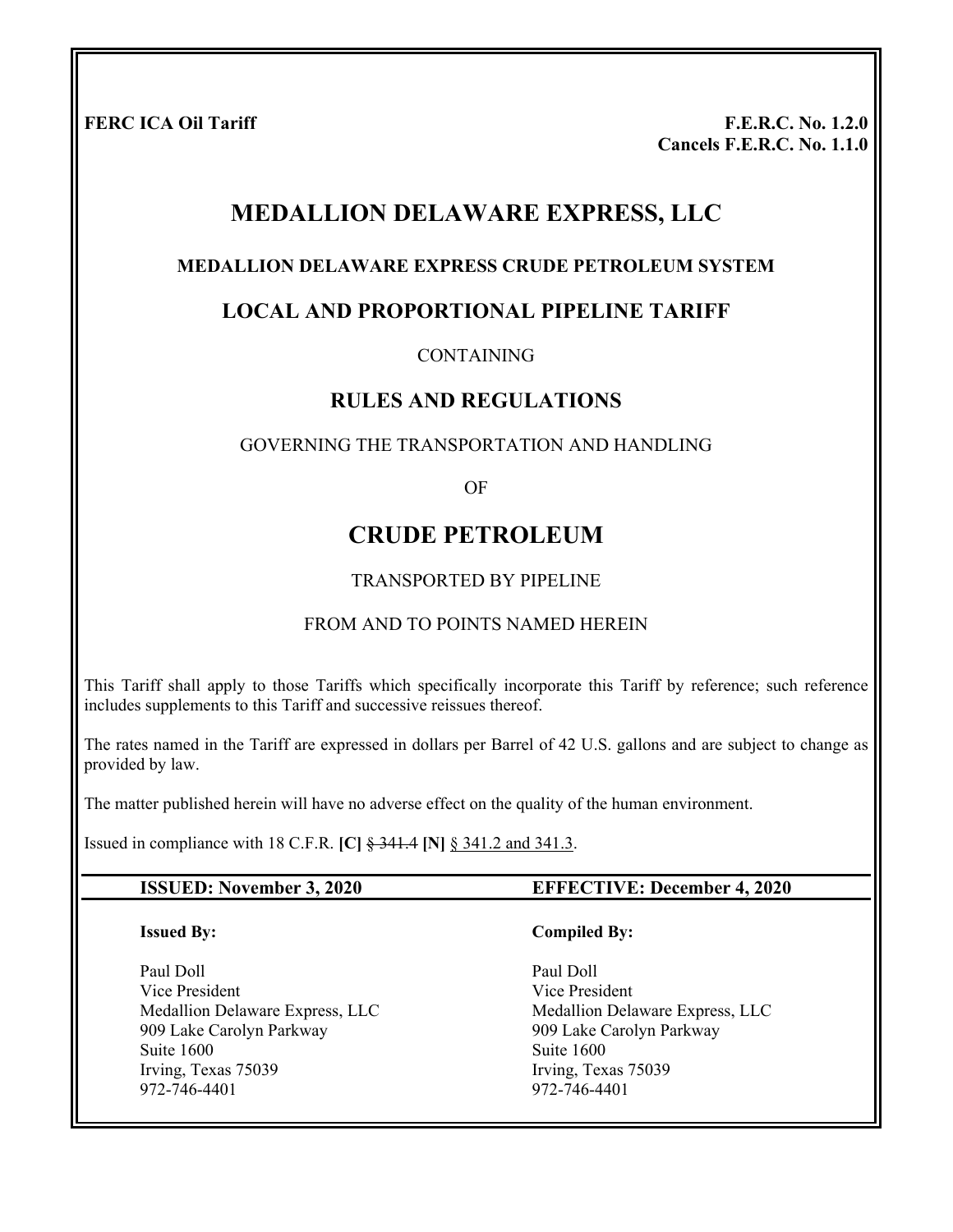# **GENERAL RULES AND REGULATIONS**

#### **TABLE OF CONTENTS**

|                                                                                                                                      | Page 3         |
|--------------------------------------------------------------------------------------------------------------------------------------|----------------|
|                                                                                                                                      | Page 6         |
|                                                                                                                                      | Page 6         |
|                                                                                                                                      | Page 8         |
|                                                                                                                                      | Page 8         |
|                                                                                                                                      | Page 8         |
| Rule 7 - Variations in Quality and Gravity and Offset of Common Stream                                                               |                |
| Crude Petroleum                                                                                                                      | Page [W] 8 9   |
|                                                                                                                                      | Page 9         |
|                                                                                                                                      | Page 10        |
|                                                                                                                                      | Page [W] 10 11 |
|                                                                                                                                      | Page 11        |
|                                                                                                                                      | Page 11        |
|                                                                                                                                      | Page 13        |
|                                                                                                                                      | Page 13        |
|                                                                                                                                      | Page 14        |
|                                                                                                                                      | Page 14        |
|                                                                                                                                      | Page 14        |
|                                                                                                                                      | Page 15        |
|                                                                                                                                      | Page 15        |
|                                                                                                                                      | Page 15        |
| Rule 21 - Charges for Spill Compensation Acts and Regulations <b>Manual</b> 21 - Charges for Spill Compensation Acts and Regulations | Page 16        |
|                                                                                                                                      | Page 16        |
|                                                                                                                                      | Page [W] 16 17 |
|                                                                                                                                      | Page 17        |
|                                                                                                                                      | Page 17        |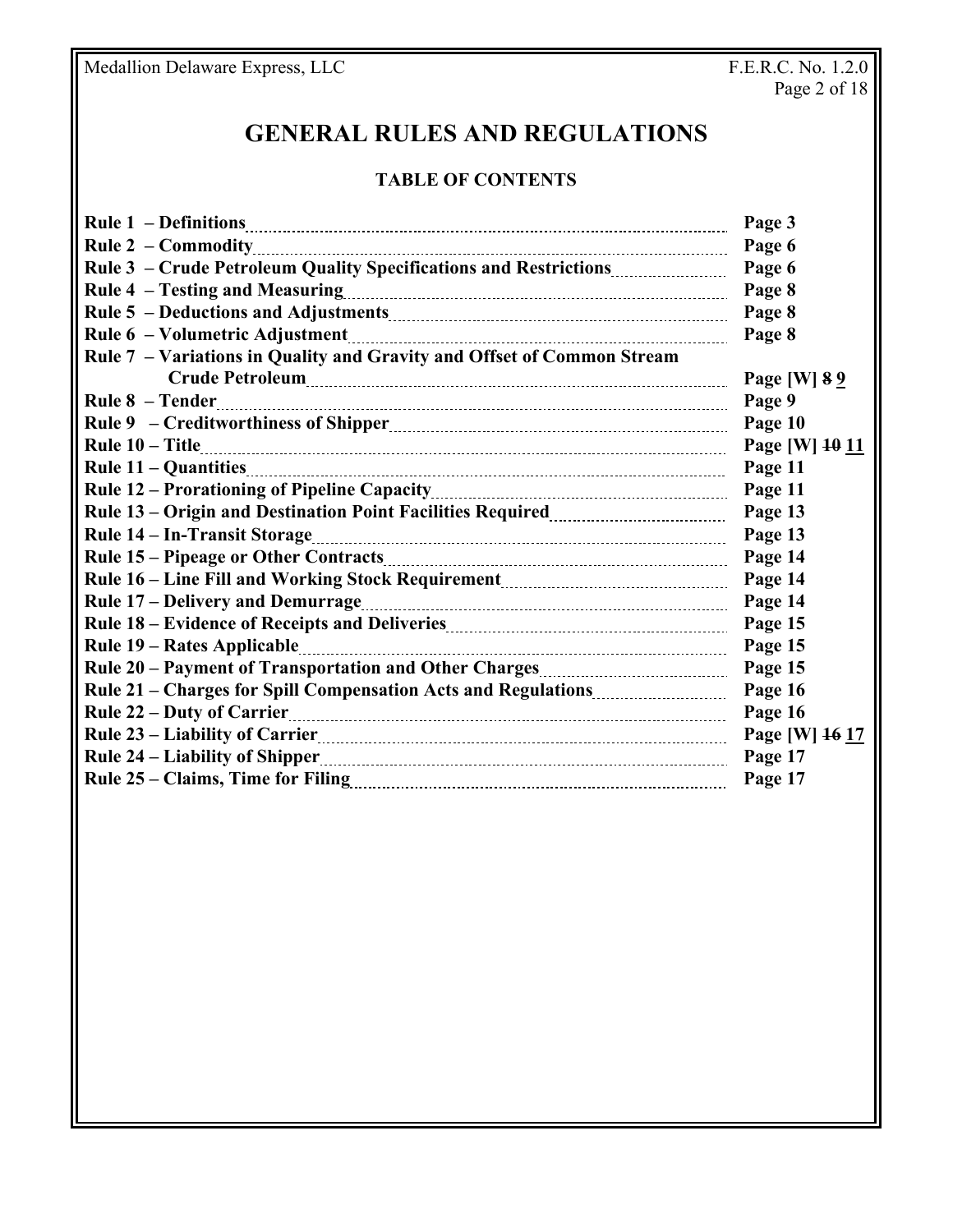# **GENERAL RULES AND REGULATIONS**

# **GENERAL APPLICATION**

Carrier provides transportation of Crude Petroleum between the Origin Points and Destination Points provided under this Tariff's terms and conditions.

## **DEFINITIONS**

#### **RULE 1 – DEFINITIONS**

"**Actual Shipment**" means the volumes of Crude Petroleum physically tendered at an Origin Point by an individual Shipper during a month under **[C]** the Tariffs **[N]** this Tariff.

**[N]** "**Affected Segment**" means a segment of Carrier's Pipeline impacted by a Proration Event.

"**API**" means the American Petroleum Institute.

"**ASTM**" means the American Society for Testing Materials.

"**Available Capacity**" means the operationally available capacity to Shippers on Carrier's Pipeline or **[C]** a particular segment on Carrier's Pipeline **[N]** an Affected Segment, as applicable.

"**Barrel**" means forty-two (42) U.S. gallons at sixty degrees Fahrenheit (60° F) and zero (0) gauge pressure if the vapor pressure is at or below atmospheric pressure, or at equilibrium pressure if the vapor pressure is above atmospheric pressure.

"**Base Period**" means the previous eighteen (18) months beginning with the nineteenth (19th) month prior to the current Proration Month, except that, during the initial eighteen (18) months **[C]** of this Tariff's operation **[N]** commencing on the Expansion Effective Date, the Base Period shall be as provided in Rule 12(g). Previous Proration Months, as well as months in which no apportionment was in effect, will be included in the rolling eighteen (18) month Base Period.

"**Batch,**" "**Batched,**" or "**Batched Shipments"** means transportation of Crude Petroleum that is tendered at the Origin Point in which Shipper has provided or arranged for adequate storage at a location(s) and capacity(ies) which, in Carrier's sole discretion, are sufficient to permit Carrier to physically segregate Shipper's quantities for Delivery.

"**Carrier**" means Medallion Delaware Express, LLC.

"**Carrier's Pipeline**" means Carrier's Crude Petroleum pipeline facilities originating at the Origin Point(s) and terminating at the Destination Point(s) **[C]** as reflected in the Rates Tariff, as may be amended from time to time.

**[N]** "**Claims**" has the meaning set forth in Rule 25.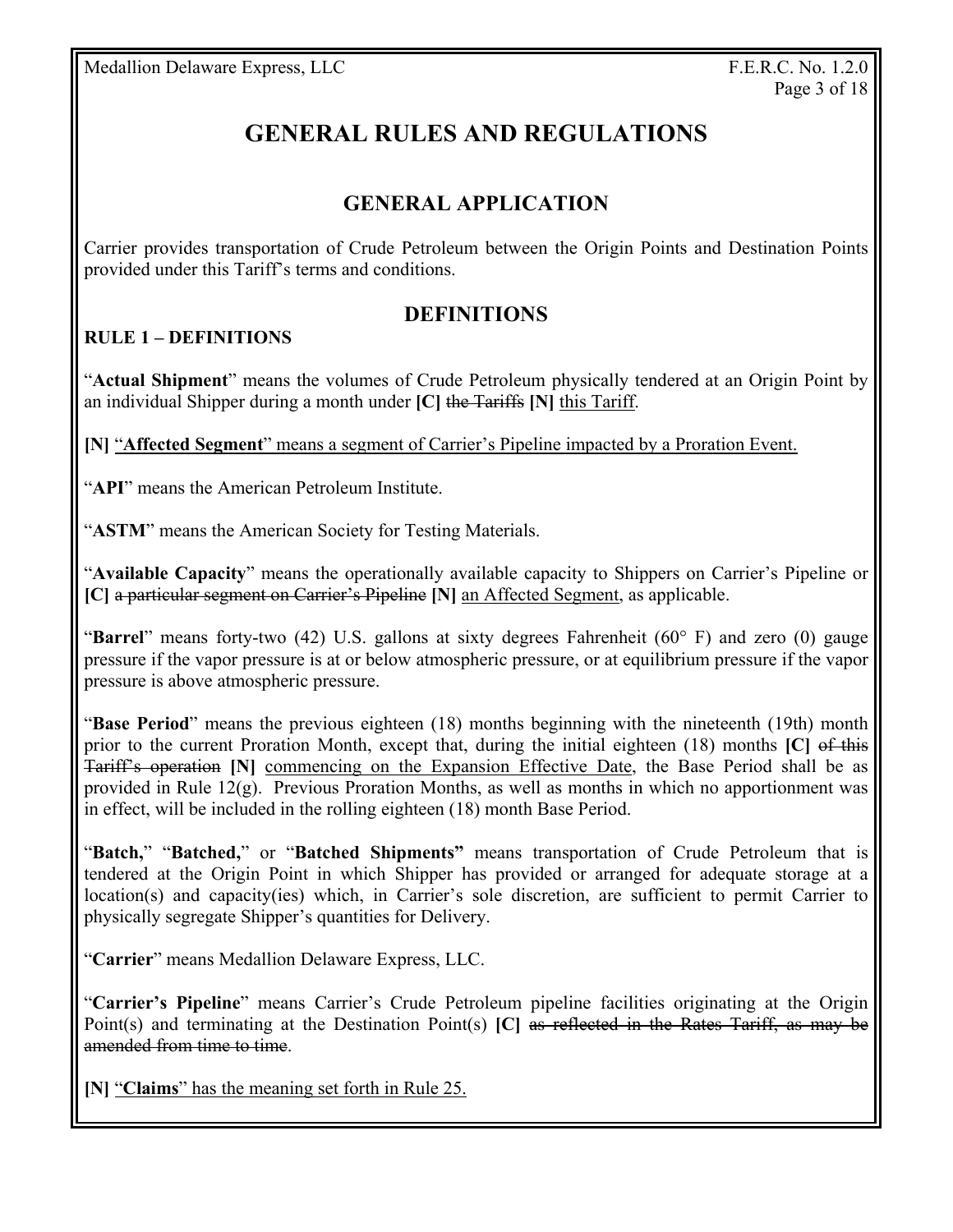"**Common Stream**" means Crude Petroleum, Tendered or Received at Carrier's Pipeline and associated facilities as designated in the related tariffs and moved through Carrier's Pipeline, which is commingled or intermixed with other Crude Petroleum of like characteristics and quality. A Common Stream may be made up of one or more Tenders of Crude Petroleum provided that each Tender of Crude Petroleum meets the quality specifications, as set out in Rule 3. Common Streams and characteristics of each shall be determined by Carrier in its sole discretion.

"**Consignee**" means the party that Shipper has authorized to accept the Delivery from Carrier of Crude Petroleum at the Destination Point.

"**Crude Petroleum**" means West Texas Intermediate Light Sweet Crude Oil from oil and gas wells which has not been blended or mixed with other grades of crude oil or "indirect products" (as defined below) and which meet the required specifications established pursuant to Rule 3 of this Tariff. For the avoidance of doubt, Crude Petroleum shall exclude, and Carrier shall not be required to transport, "indirect liquid products of oil or gas wells" sometimes referred to as "indirect products", meaning the liquid products resulting from the operation of gasoline recovery plants, gas recycling plants, condensate or distillate recovery equipment in gas or oil fields, or a mixture of such products.

 "**Delivery,**" "**Deliver,**" "**Deliveries,**" or "**Delivered**" means the transfer of physical and legal custody of Crude Petroleum from Carrier at the Destination Point to Shipper or its Consignee.

"**Destination Point**" means the point(s) of Delivery, as specified in the Rates Tariff.

"**[N] Expansion Effective Date**" has the meaning set forth in **[W]** Section Rule  $12(g)$ .

"**FERC**" means the Federal Energy Regulatory Commission.

"**Gravity**" means gravity determined in accordance with ASTM Designation D-287.

"**In-Transit Point**" means Carrier's point of connection with the facilities of third-party storage providers, including an affiliate of Carrier. The current In-Transit Point on Carrier's Pipeline is at the Independence Station.

"**Joint Tariff**" means the tariff publications applicable to the Joint Tariff Service, including **[N]** any supplements and revisions thereto, as **[N]** may be filed and maintained by Carrier with the FERC **[N]** from time to time for the transportation of Crude Petroleum **[N]** rendered in interstate commerce in connection with Medallion Pipeline Company, LLC.

"**Joint Tariff Allocated Quantity**" means a quantity determined by multiplying the Joint Tariff Capacity Ratio by the Available Capacity.

"**Joint Tariff Capacity Ratio**" means, as of the time of the determination, a fraction the numerator of which is the Joint Tariff MDQ on the **[W]** affected segment Affected Segment for the Proration Month and the denominator of which is the sum of such Joint Tariff MDQ and the Local Tariff Capacity on the **[W]** affected segment Affected Segment.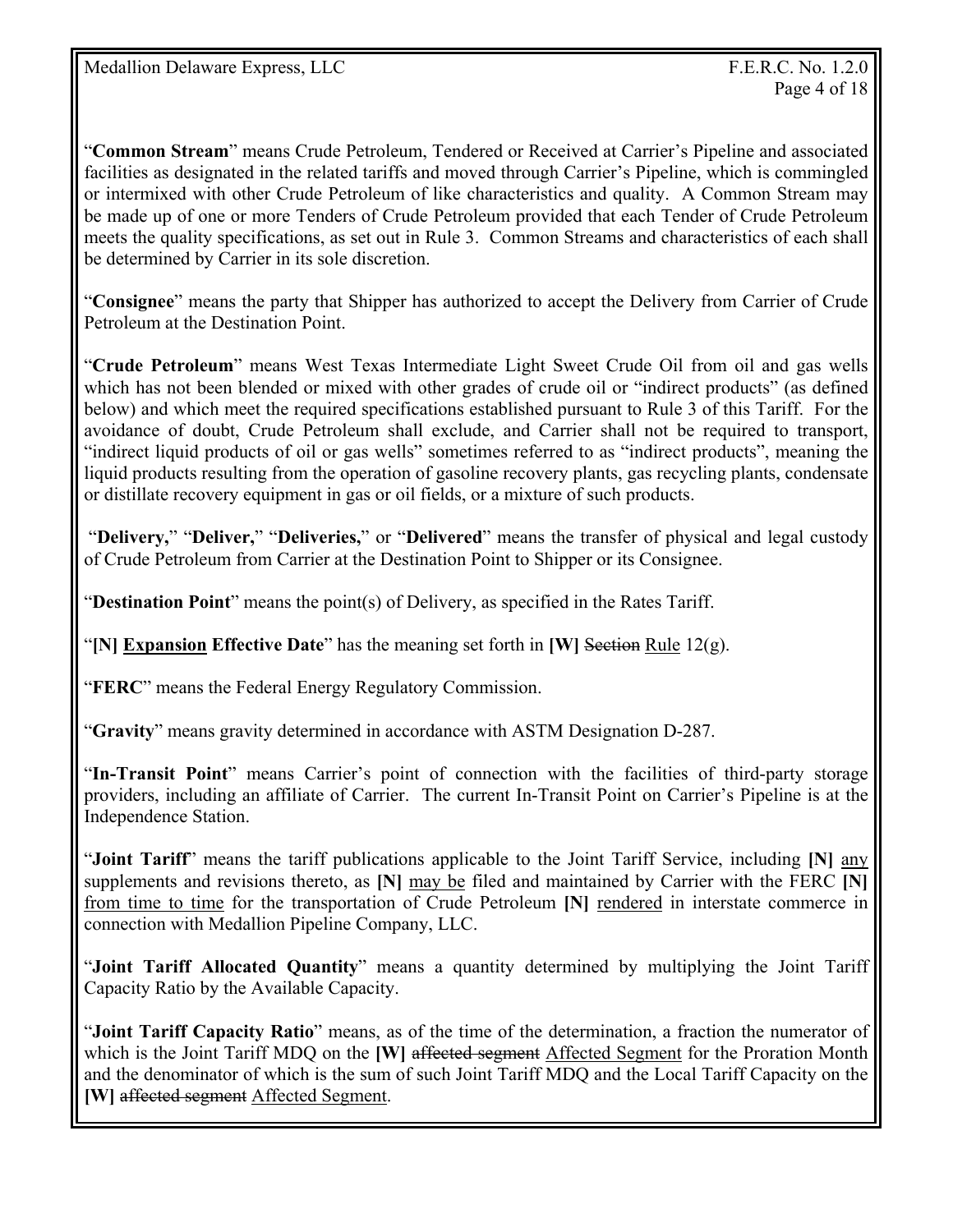"**Joint Tariff MDQ**" means a quantity for the applicable Proration Month equal to the sum of the Joint Tariff (i) aggregate Shipper MDQs of Acreage Dedication Shippers, and (ii) aggregate Committed Volumes of Volume Commitment Shippers (for purposes of this definition only, the terms "Shipper MDQs", "Acreage Dedication Shippers", "Committed Volume" and "Volume Commitment Shippers" shall have the meaning set forth in the Joint Tariff).

"**Joint Tariff Service**" means the transportation service available to Joint Tariff Shippers pursuant to the terms of the then-effective Joint Tariff.

"**Joint Tariff Shipper**" means a person that transports Crude Petroleum pursuant to the Joint Tariff.

"**Local Tariff Allocated Quantity**" means a quantity equal to the Available Capacity less the Joint Tariff Allocated Quantity.

"**Local Tariff Capacity**" means the aggregate capacity **[C]** between each Origin Point and Destination Point on Carrier's Pipeline as set forth in each Petition for Declaratory Order filed with the FERC, less the Joint Tariff MDQ.

"**Local Tariff Service**" means the transportation service available to Shippers under the terms of the Rates Tariff and Rules and Regulations Tariff for service on Carrier's Pipeline as filed and maintained by Carrier with the FERC for the transportation of Crude Petroleum in interstate commerce.

"**New Shipper**" means, for purposes of prorationing in Rule 12, any Shipper who does not qualify as a Regular Shipper.

"**Nomination**" or "**Tender**" means any offer by a Shipper to Carrier of a stated quantity of Crude Petroleum for transportation from the Origin Point to the Destination Point in accordance with this Tariff. The definition of "**Nomination**" includes a late or revised Nomination submitted by a Shipper under Rule 8, and a Nomination for in-transit storage submitted by a Shipper under Rule 14, to the extent such Nomination is accepted by Carrier pursuant to Rule 8 or Rule 14, as applicable.

**[N]** "**Obligations**" has the meaning set forth in Rule 20.

"**Origin Point**" means the points of Receipt, as specified in the Rates Tariff.

"**PLA**" means the loss allowance described in Rule 5.

**[N]** "**Proration Event**" means an event that occurs when, based upon all valid Nominations submitted by Shippers in compliance with this Tariff and by Joint Tariff Shippers in compliance with the Joint Tariff, Carrier determines that the total volumes nominated by all Shippers and Joint Tariff Shippers for shipment on Carrier's Pipeline or a pipeline segment thereof exceed the Available Capacity of Carrier's Pipeline or a pipeline segment thereof.

"**Proration Month**" refers to a month when **[C]**, based upon all valid Nominations submitted by Shippers in compliance with this Tariff and the Joint Tariff, Carrier determines that the total volumes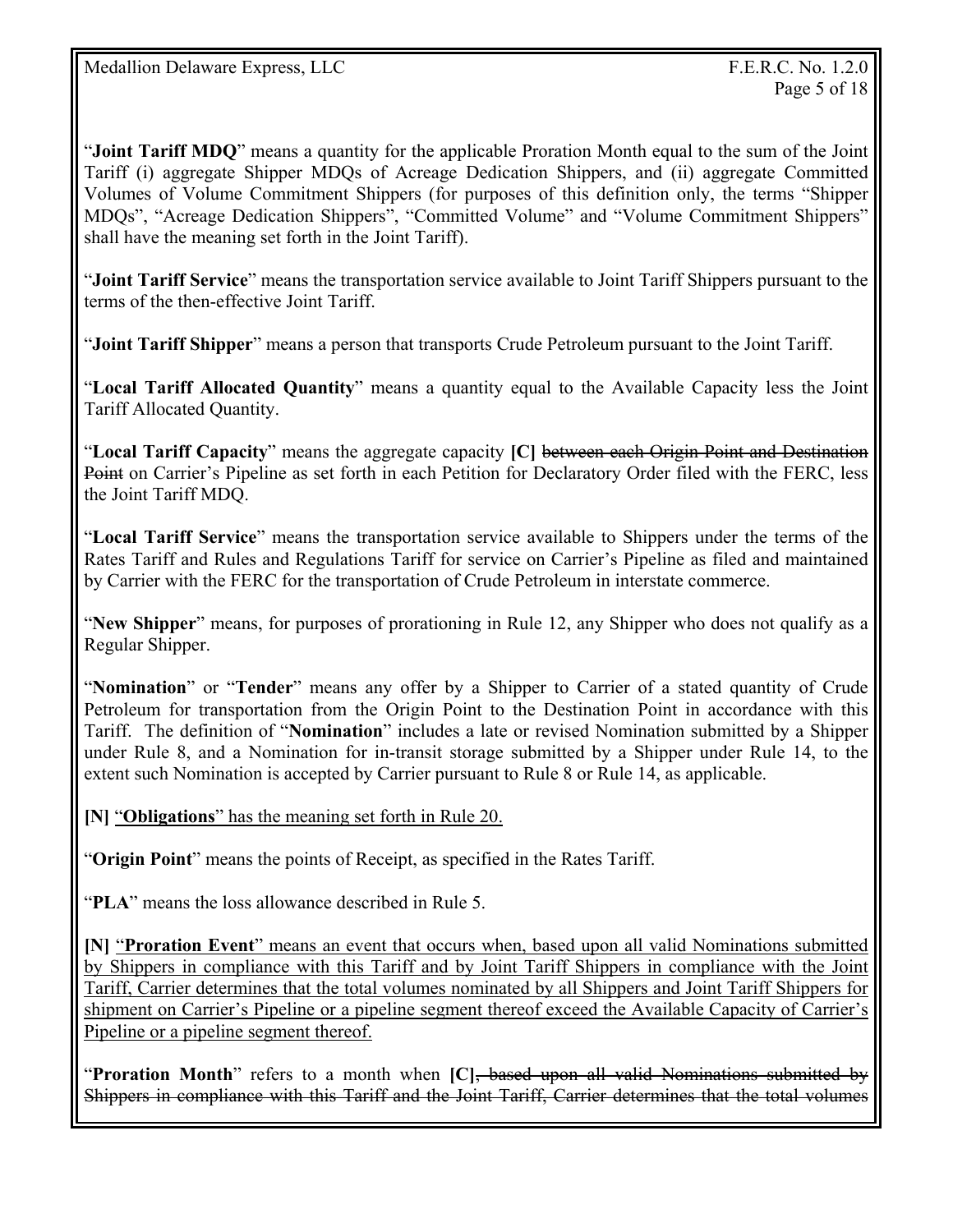Medallion Delaware Express, LLC The Contract of the Second Studies of T.E.R.C. No. 1.2.0

nominated by all Shippers and Joint Tariff Shippers for shipment on Carrier's Pipeline or a pipeline segment thereof during that month exceed the Available Capacity of Carrier's Pipeline or a pipeline segment thereof **[N]** a Proration Event occurs.

"**Rates Tariff**" means that publication within Carrier's Tariff that sets forth the local and proportional rates applicable to the transportation of Crude Petroleum by Carrier and that makes specific reference by FERC number to this Rules and Regulations Tariff **[N]** , as filed with the FERC and as may be supplemented and amended from time to time.

"**Receipt,**" "**Receive,**" or "**Received**" means the transfer of physical and legal custody of Crude Petroleum from Shipper to Carrier at the Origin Point for transportation.

"**Regular Shipper**" means, for purposes of prorationing in Rule 12, a Shipper meeting the eligibility requirements in Rule 12(d).

"**Rules and Regulations Tariff**" means this Tariff; specifically, that publication within Carrier's Tariff that sets forth the rules and regulations that govern the Local Tariff Service, as filed with the FERC and as may be supplemented and amended from time to time.

"**Shipper**" means the party that arranges with Carrier for the gathering or transportation of Crude Petroleum pursuant to the terms of this Tariff.

"**Tender**" has the meaning set forth in the definition of Nomination.

# **COMMODITY DESCRIPTION AND MEASUREMENT**

#### **RULE 2 – COMMODITY**

The Carrier is engaged in the transportation of Crude Petroleum and will not accept any other commodity for transportation, except as provided herein.

#### **RULE 3 – CRUDE PETROLEUM QUALITY SPECIFICATIONS AND RESTRICTIONS**

Crude Petroleum shall be accepted for transportation only when such Crude Petroleum meets the following quality specifications. These specifications shall apply to each Barrel of a Shipper's Nomination and not be limited to the composite sample of the Nomination:

- (a) API Gravity of between thirty six degrees  $(36^{\circ})$  and forty four degrees  $(44^{\circ})$ ;
- (b) the true vapor pressure of such volumes does not exceed 11 psia or result in Carrier's noncompliance with federal, state, or local requirements regarding hydrocarbon emissions;
- (c) has a Reid vapor pressure less than 9.0 psia at a temperature of one hundred degrees Fahrenheit (100° F);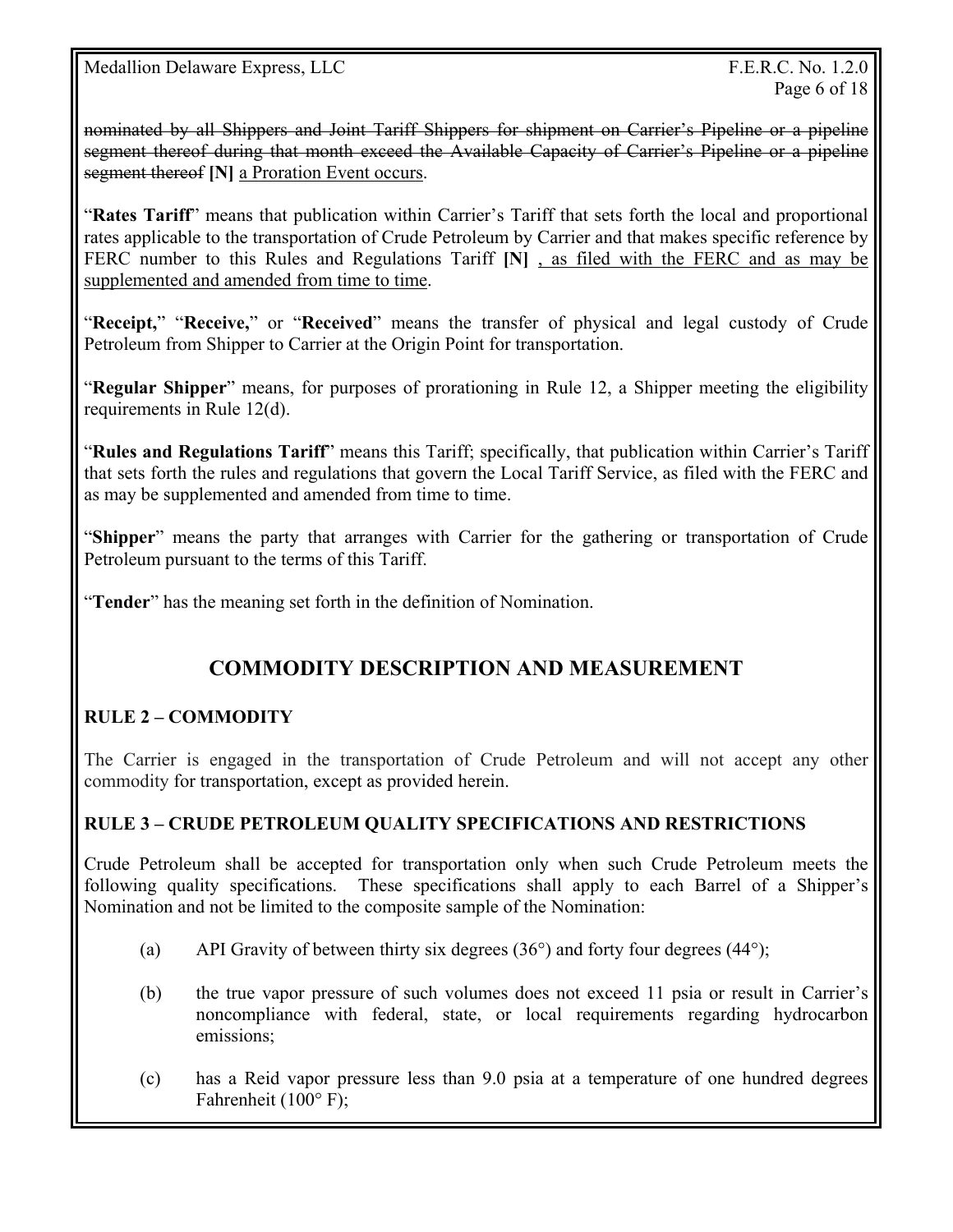- (d) basic sediment, water, and other impurities of one percent (1%) or less;
- (e) temperature of one hundred and twenty degrees Fahrenheit (120° F) or less;
- (f) the sulfur content does not exceed forty- five hundredths of one percent  $(0.45\%)$ by weight;
- (g) readily susceptible to transportation through Carrier's existing facilities; and
- (h) will not materially affect the quality of other shipments or cause disadvantage to other Shippers or Carrier.

Carrier may waive the foregoing specifications on a not unduly discriminatory basis where, in Carrier's sole judgment, the Receipt of any affected Barrels at particular Origin Points would not (i) adversely impact the ability of the Common Stream to remain within the foregoing quality specifications or, if not in compliance with such quality specifications, adversely impact the ability of Deliveries to the affected Destination Points to satisfy the tariff quality specifications of directly connected downstream pipeline carriers (including the requirements of the connection agreements entered into with such carriers), and (ii) otherwise adversely impact Carrier's Pipeline or its operations.

Carrier reserves the right to reject Crude Petroleum that, in its sole discretion, does not meet the quality specifications referenced above. In addition, Carrier shall reject Crude Petroleum containing contaminants including, but not limited to, chemicals such as chlorinated and/or oxygenated hydrocarbons and/or heavy metals such as lead and/or vanadium. Carrier reserves the right to reject Crude Petroleum if, in its sole discretion, Deliveries of such quantities would not meet the tariff quality specifications (including the requirements of the connection agreements entered with such carriers) of the directly interconnected downstream pipelines listed in Carrier's currently-effective Rates Tariff. Where the transportation service nominated by a Shipper is effectuated by Carrier through backhaul, displacement, and/or exchange, Carrier's determination of whether Receipts from such Shipper satisfy the quality specifications herein may be based upon the actual physical delivery path rather than the nominated delivery path.

Carrier may, at its discretion, require, approve, or reject Crude Petroleum containing, or the injection into Crude Petroleum of, corrosion inhibitors, viscosity or pour point depressants, drag reducing agent, or other such additives in the Crude Petroleum to be transported.

If Crude Petroleum is accepted from third-party owned tankage, settled bottoms in such tanks must not be above a point six inches (6") below the bottom of the pipeline connection with the tank.

Carrier reserves the right to reject Crude Petroleum, in its sole discretion, if Shipper or Consignee has failed to comply with applicable laws, rules, and regulations made by government authorities regulating shipment of Crude Petroleum.

If, upon investigation, Carrier determines that Shipper has delivered contaminated Crude Petroleum or Crude Petroleum which otherwise fails to comply with the specifications set forth above, Carrier may exclude Shipper from further entry into applicable segments of Carrier's Pipeline until Shipper is able to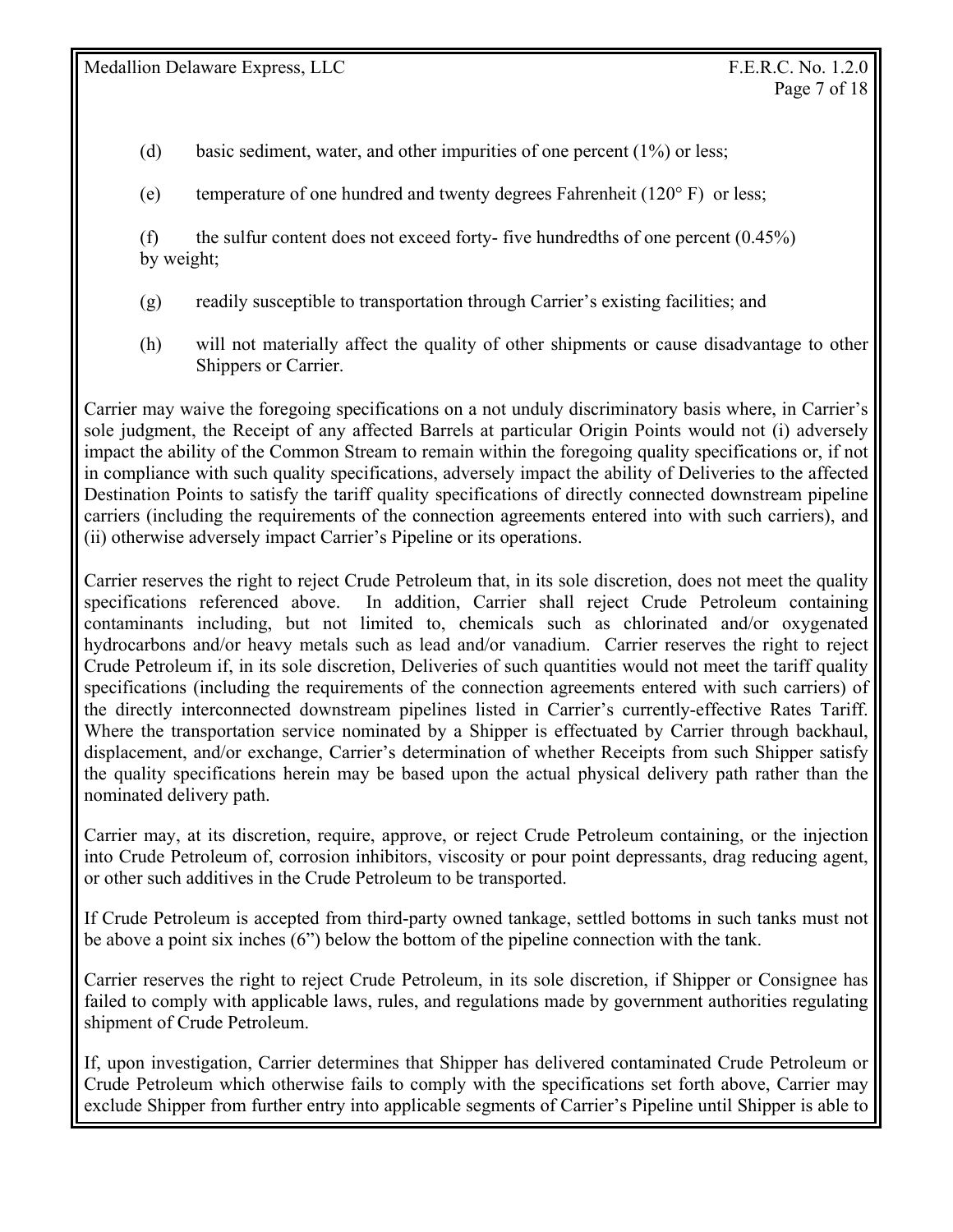comply with the quality specifications referenced above, as determined by Carrier in its sole discretion. Carrier reserves the right to dispose of any contaminated Crude Petroleum in its pipeline. Disposal, if necessary, may be made in any reasonable commercial manner, and any liability associated with the contamination or disposal of any Crude Petroleum shall be borne by the Shipper introducing the contaminated Crude Petroleum into Carrier's Pipeline**.**

Carrier may, from time to time, undertake to transport other or additional grades of crude petroleum to the extent Carrier elects, in its sole discretion, to offer such transportation by employing Batched Shipments. If, in Carrier's sole discretion, sufficient quantities are not nominated or facilities are not available to justify continued transportation of other or additional grades, Carrier may, after giving reasonable notice to Shippers who may be affected, cease transporting particular grades of crude petroleum.

Carrier may inject indirect products into Carrier's Pipeline to facilitate the efficient operation of Carrier's facilities.

#### **RULE 4 – TESTING AND MEASURING**

Prior to or during Receipt of Crude Petroleum for transportation, and prior to or during release thereof for Delivery, such quantities of Crude Petroleum shall be measured and tested by a representative of Carrier. Crude Petroleum will be measured by metering.

All shipments tendered to Carrier for transportation shall be metered by a representative of Carrier prior to, or at the time of, Receipt from Shipper. Shipper or Consignee shall have the option of being present or represented during the testing or metering. The results of such testing or metering shall be final.

#### **RULE 5 – DEDUCTIONS AND ADJUSTMENTS**

In measuring the quantity of Crude Petroleum Received and Delivered, corrections shall be made from quantities at actual or observed temperature to volumes at sixty degrees Fahrenheit (60° F) and for pressure to 14.696 psia. Quantities shall be corrected for this purpose by use of applicable API-ASTM volume correction factor tables.

For all shipments of Crude Petroleum, a deduction for PLA of two-tenths of one percent (0.2%) will be made to cover evaporation, interface losses, and other normal losses during transportation. Carrier, in addition, will deduct the full amount of sediment, water, and other impurities. The net balance, after applicable deduction, will be the quantity deliverable by Carrier.

#### **RULE 6 – VOLUMETRIC ADJUSTMENT**

Any volumetric difference between Receipts from Shipper and Deliveries to Shipper or Consignee during a current month as a result of scheduling will be adjusted in the following month without any further liability to Carrier, taking into consideration all prior deductions allowed pursuant to the rules and regulations contained herein.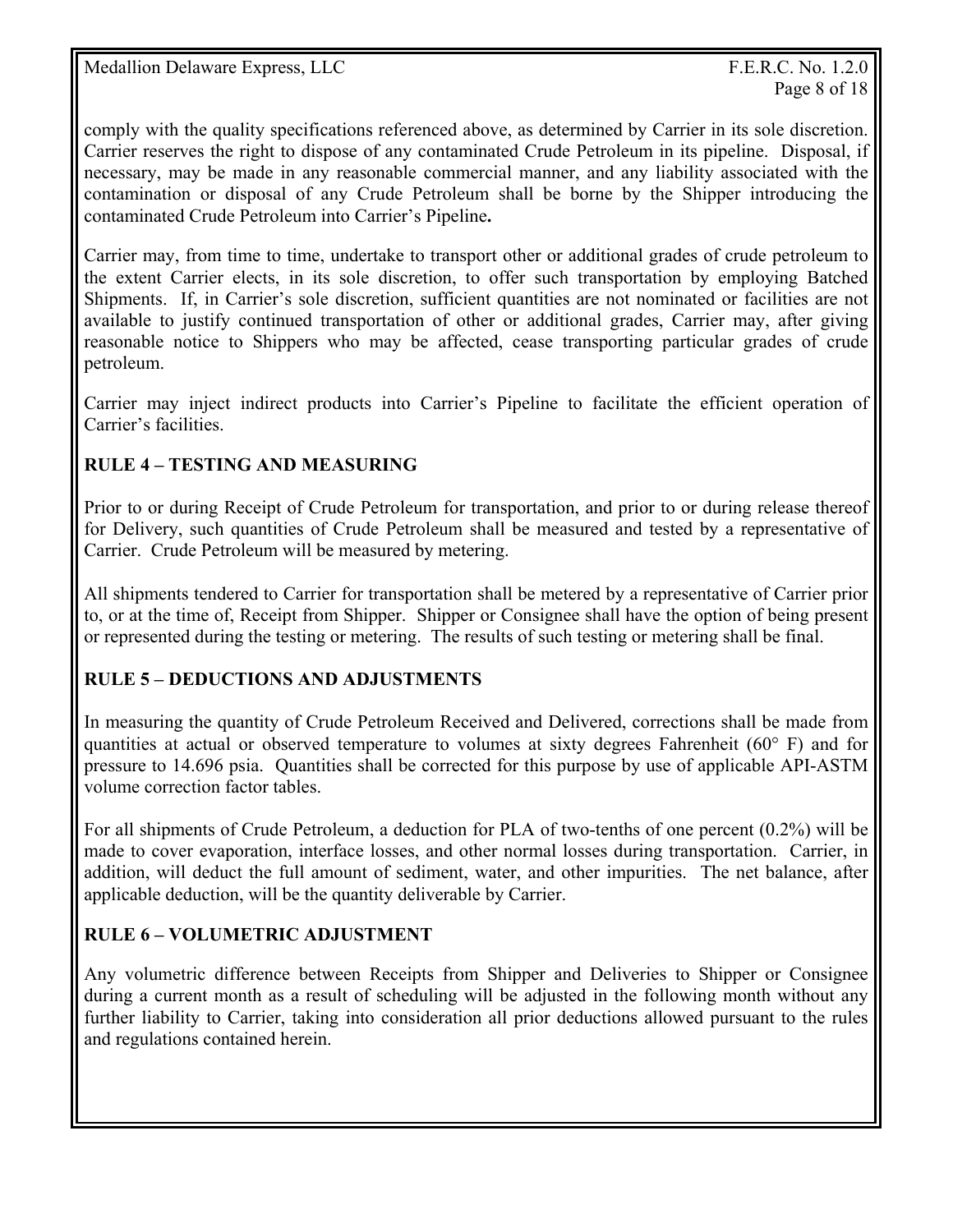#### **RULE 7 – VARIATIONS IN QUALITY AND GRAVITY AND OFFSET OF COMMON STREAM CRUDE PETROLEUM**

(a) **Delivery of Types of Crude Petroleum**. Carrier is not obligated to Deliver the identical Crude Petroleum Received by Carrier. Carrier shall not be liable for any consequence related to the mixing of Crude Petroleum tendered into the Common Stream; provided, however, Carrier shall endeavor to Deliver from its common stock Crude Petroleum that is in conformance with the specifications set forth in Rule 3. For Batched Shipments, Carrier shall not be liable for any change in quality and/or Gravity that may occur to Crude Petroleum during transportation of Batches.

#### (b) **Conditions Applicable to Crude Petroleum**

 (i) The acceptance of Crude Petroleum for transportation shall be on the condition that such Crude Petroleum shall be subject to such changes in Gravity, in quality, and in value as may result from its mixture in transit with other Crude Petroleum in the Carrier's Pipeline and tanks; and

 (ii) Carrier is not liable for any loss or damage resulting from an alteration in Gravity or quality of Crude Petroleum transported by Carrier, unless the loss or damage occurs because of the gross negligence of Carrier.

 (c) CARRIER MAKES NO WARRANTY AS TO MERCHANTABILITY, FITNESS FOR A PARTICULAR PURPOSE, OR ANY OTHER WARRANTY OR REPRESENTATION WITH RESPECT TO THE GRADE OR QUALITY OF CRUDE PETROLEUM TRANSPORTED UNDER THIS TARIFF.

 (d) **Common Stream Crude Petroleum – Interconnecting Carriers**. When both receipts from and deliveries to an interconnecting pipeline of substantially the same grade of Crude Petroleum are scheduled at the same interconnection, Carrier reserves the right, with the cooperation of the operator of the interconnecting pipeline, to offset like volumes of such Common Stream Crude Petroleum in order to avoid the unnecessary use of energy which would be required to physically pump the offsetting volumes. When this right is exercised, Carrier will make the further deliveries for the Shipper involved from Carrier's Common Stream Crude Petroleum.

# **PRE-SHIPMENT REQUIREMENTS AND PROCEDURES**

#### **RULE 8 – TENDER**

Shippers desiring to offer Crude Petroleum for transportation shall make a Nomination to Carrier by submitting, on Carrier's prescribed Notice of Shipment form**,** a separate Nomination for each calendar month on or before the fifteenth  $(15<sup>th</sup>)$  day of the preceding month or the nomination deadline of the applicable downstream carrier, whichever is earlier. The prescribed Notice of Shipment form, in addition, must provide a verification that the Shipper intends, after Delivery to the Destination Point, its quantities will be transported by other carriers (including by pipeline, rail, and/or water) across state lines to its ultimate destination and, therefore, the transportation on Carrier's Pipeline is interstate in nature and subject to this Tariff. If Carrier, after review of aggregate Nominations, determines that the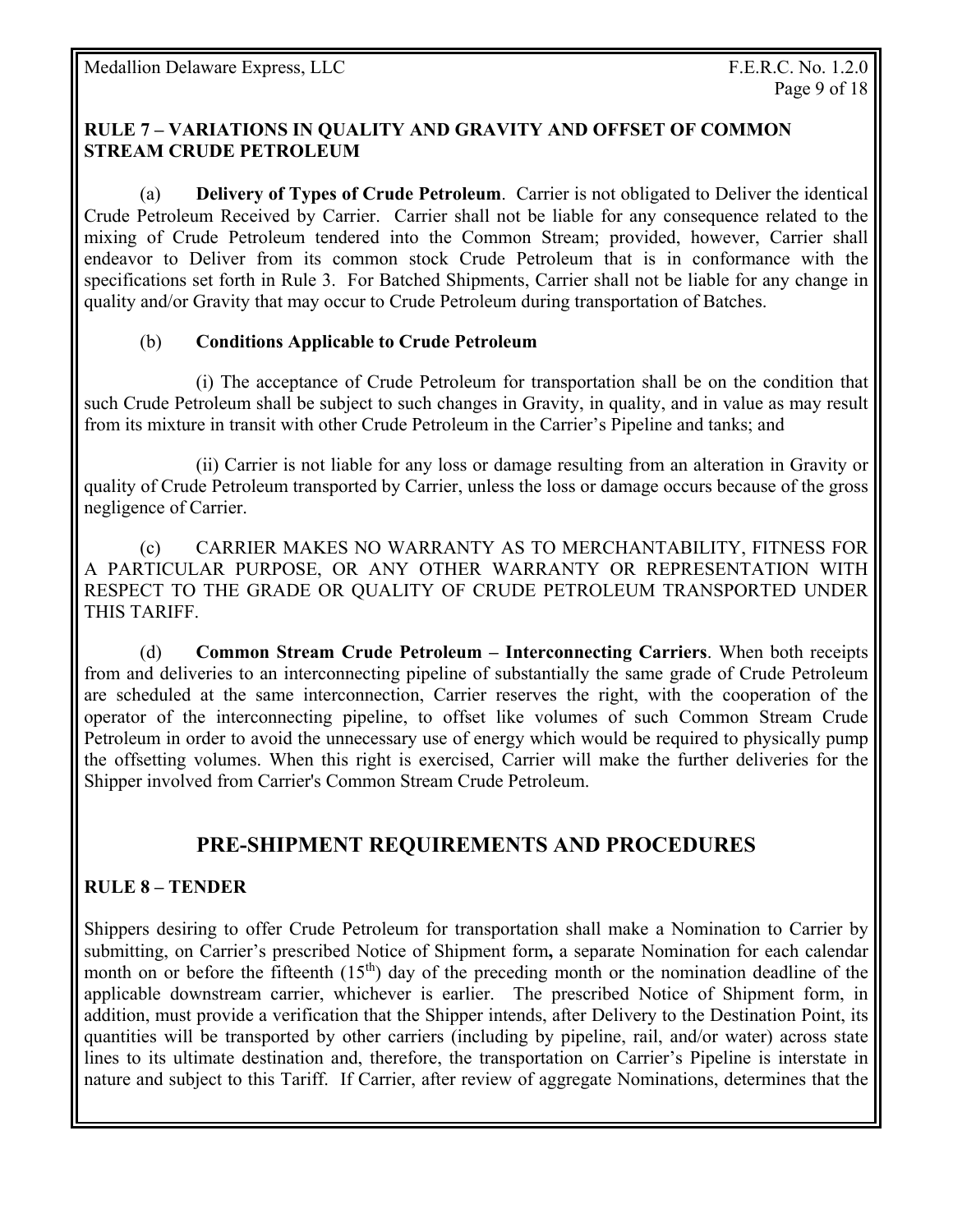valid Nominations exceed the total Available Capacity, Carrier shall submit the projected capacity proration results to Shippers.

If transportation capacity is available and operating conditions permit, Carrier, in its sole discretion, and on an equitable and non-discriminatory basis, taking into account the rights of different classes of Shippers, may accept late or revised Nominations for Crude Petroleum for transportation after the fifteenth  $(15<sup>th</sup>)$  day of the month preceding the month during which the transportation under the Nomination is to begin, including late or revised Nominations during the month in which the transportation has already begun.

Carrier shall not be obligated to accept Nominations from any Shipper unless such Shipper, upon request from Carrier, provides written third-party verification, in a form and substance satisfactory to Carrier in its sole discretion, that supports such Shipper's Nomination as in compliance with the requirements of this Tariff including, but not limited to, confirmation that the quantities nominated by Shipper are reasonable estimates of the quantities Shipper is capable of tendering for transportation, and that Shipper has provided, or arranged for access to, equipment and facilities capable of satisfactorily delivering to the Origin Point and receiving at the In-Transit Point or the Destination Point the quantities Tendered for transportation. Carrier shall not be obligated to accept a Shipper's Crude Petroleum where such verification is unacceptable to Carrier, including where a directly interconnected downstream pipeline (or other facility operator) nominated by Shipper (i) does not confirm Shipper's Nomination, in whole or in part, and/or (ii) subsequently during the month in question, reduces Shipper's previously confirmed nomination on the downstream facilities.

If, during a month in which Nominations have not been prorated pursuant to Rule 12, Carrier determines that a Shipper is not tendering the quantities that it has nominated for that month, then Carrier reserves the right to reduce such Shipper's Nomination accordingly for the balance of such month.

#### **RULE 9 – CREDITWORTHINESS OF SHIPPER**

Upon the request of Carrier, all prospective and existing Shippers must submit sufficient financial information to establish creditworthiness. If in Carrier's sole discretion, a prospective Shipper is not creditworthy, or if a current Shipper's credit deteriorates, Carrier may require such Shippers to provide financial assurances, including, but not limited to: (i) prepayment of transportation charges; (ii) a guaranty in an amount sufficient to ensure payment to Carrier of all such costs and charges that could reasonably accrue, in a form and from a third party acceptable to Carrier; (iii) a letter of credit from an appropriate financial institution in a form acceptable to Carrier and in an amount sufficient to ensure payment to Carrier of all costs and charges that could reasonably accrue; or (iv) such other enforceable collateral security, including but not limited to, security agreements over assets of Shipper, in a form acceptable to Carrier.

Carrier shall not be obligated to accept Crude Petroleum, or a Nomination, for transportation from an existing or prospective Shipper if the Shipper or prospective Shipper fails to provide financial assurances within two (2) days of Shipper's receipt of Carrier's written request for such assurances.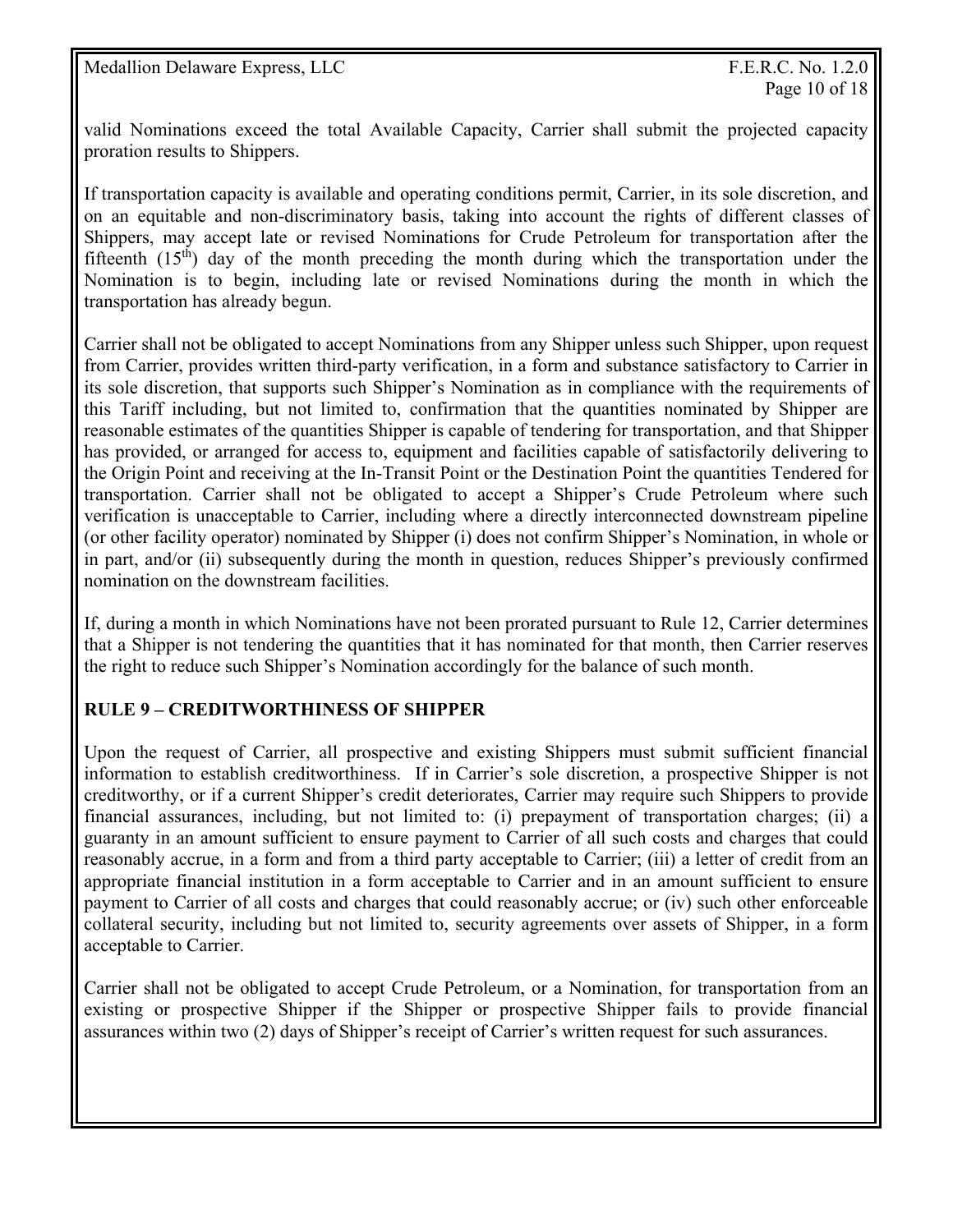#### **RULE 10 – TITLE**

A Tender for shipment shall constitute a warranty by Shipper that it has unencumbered title thereto, or the unencumbered right to ship such Crude Petroleum, but acceptance shall not be deemed a representation by Carrier as to title or right. Carrier reserves the right to reject on a non-discriminatory basis any Crude Petroleum tendered for shipment that may be involved in litigation, the title or right to which may be in dispute, or that may be encumbered by lien or charge of any kind, except to the extent that Shipper submits either satisfactory proof of unencumbered title or right or a satisfactory indemnity bond.

#### **RULE 11 – QUANTITIES**

Carrier may take Receipt or make Delivery of Crude Petroleum in quantities of not less than five hundred (500) bpd aggregate from one or more Shippers. Carrier reserves the right to take Receipt or make Delivery of less than five hundred (500) bpd of Crude Petroleum, if such quantity can be consolidated with other Crude Petroleum such that Carrier can make a single Delivery of not less than five hundred (500) bpd.

#### **RULE 12 – PRORATIONING OF PIPELINE CAPACITY**

 (a) **Prorationing**. When a Proration Month occurs, Available Capacity will be apportioned among all valid Shipper Nominations on the basis set forth in Rule 12(b)-(g).

(b) **Division of capacity between Local and Joint Tariff Services**. If **[C]** the Proration Month occurs on a segment of Carrier's system **[N]** an Affected Segment is used to provide Joint Tariff Service, the Available Capacity on **[W]** the such **[W]** affected segment Affected Segment will first be **[C]** divided **[N]** apportioned between the Joint Tariff Service **[C]** being provided on such segment and the Local Tariff Service. The Joint Tariff Service will be allocated capacity equal to the Joint Tariff Allocated Quantity and the Local Tariff Service will be allocated capacity equal to the Local Tariff Allocated Quantity. The Local Tariff Allocated Quantity shall be divided among shipper classes in accordance with Rule  $12(c) - (g)$  below.

 (c) **Division of capacity between Shipper classes**. For each Proration Month, the Local Tariff Allocated Quantity shall be divided between Regular Shippers and New Shippers. Generally, as described in this section, up to ten percent (10%) of the Local Tariff Allocated Quantity shall be allocated first to New Shippers, and at least ninety percent (90%) of the Local Tariff Allocated Quantity shall be allocated to Regular Shippers in proportion to their usage during the Base Period.

#### (1) **New Shippers**

- a) **Availability of capacity**. Not more than ten percent (10%) of the Local Tariff Allocated Quantity shall be made available to New Shippers as a class.
- b) **Allocation**. **[N]** When the Nominations made by New Shippers exceed ten percent (10%) of the Local Tariff Allocated Quantity, each New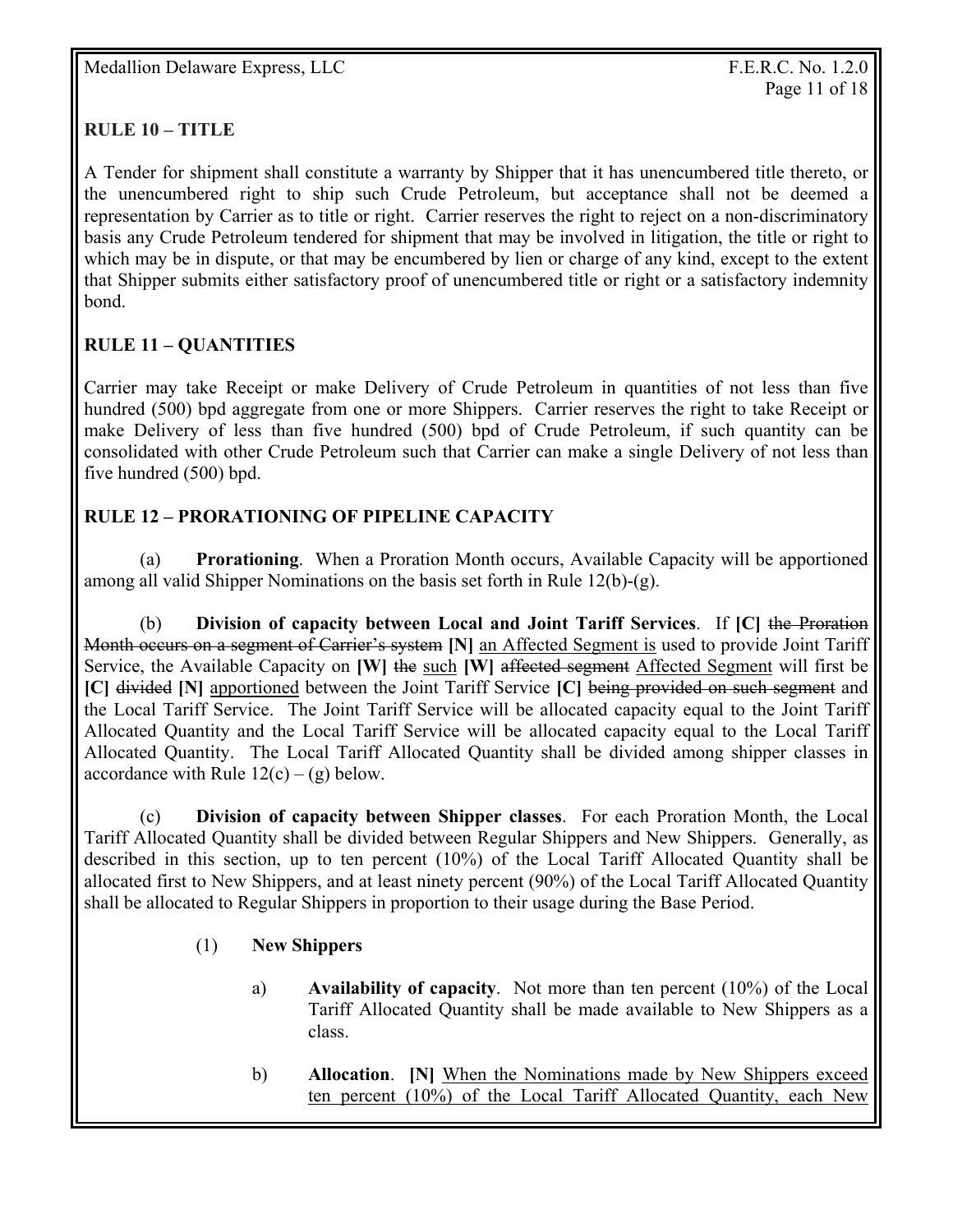Page 12 of 18

Shipper will receive a pro rata portion of the ten percent (10%) of the Local Tariff Allocated Quantity based on its Nominations. **[C]** Each New Shipper will be allocated, subject to Rule 15, a share of the capacity available to all New Shippers equal to the least of: (i) Nominations; (ii) ten percent (10%) of the Local Tariff Allocated Quantity of Carrier's Pipeline, divided by the number of New Shippers who nominated quantities for shipment during the Proration Month; or (iii) one-fifth of 10% (2.0%) of the Local Tariff Allocated Quantity of Carrier's Pipeline for the Proration Month. Any unused capacity allocated to New Shippers will become available for allocation among the Regular Shippers.

#### (2) **Regular Shippers**

- a) **Availability of capacity**. The remainder of the Local Tariff Allocated Quantity will be available to any Regular Shipper that submitted valid Nominations for the Proration Month.
- b) **Allocation**. The remainder of the Local Tariff Allocated Quantity will be apportioned among all Regular Shippers. Each Regular Shipper's share of such capacity will be allocated based on its respective proportion of Deliveries during the Base Period (for example, if a Regular Shipper had five percent (5%) of Deliveries during the Base Period, that Regular Shipper shall receive five percent (5%) of the capacity available for Regular Shippers). Any unused allocated capacity by a Regular Shipper shall be reallocated among other Regular Shippers.

 (d) **Base Period Eligibility**. For a Shipper to receive Regular Shipper status for purposes of prorationing, the Shipper must have Actual Shipments of Crude Petroleum in at least eighteen (18) of the eighteen (18) months of the Base Period, except during transition periods as described in Rule  $12(g)$ . To the extent a Shipper does not meet the foregoing eligibility requirements, it shall be treated as a New Shipper for prorationing purposes.

 (e) **Transfer of prorated capacity**. Except as provided in this subsection and in Rule 10, prorated quantities allocated to a Shipper may not be assigned, conveyed, loaned, transferred to, or used in any manner by another Shipper. A Shipper's allocation may be transferred as an incident of the bona fide sale of Shipper's business or to a successor to Shipper's business by the operation of law, such as an executor or trustee in bankruptcy.

 (f) **Nomination Integrity**. During a Proration Month, if a Shipper fails to deliver to Carrier at least ninety-five percent (95%) of its final confirmed Nomination, the Carrier will charge Shipper an amount equal to the applicable tariff rate multiplied by the nominated quantities not received by Carrier.

(g) **Transition rule for determining Base Period**. During the initial eighteen (18) months **[C]** of this Tariff's implementation, as measured from the effective date hereof **[N]** commencing on the in-service date of each expansion of Carrier's system and each newly constructed pipeline segment (the " **[N]** Expansion Effective Date"), the Base Period shall consist of each full calendar month since the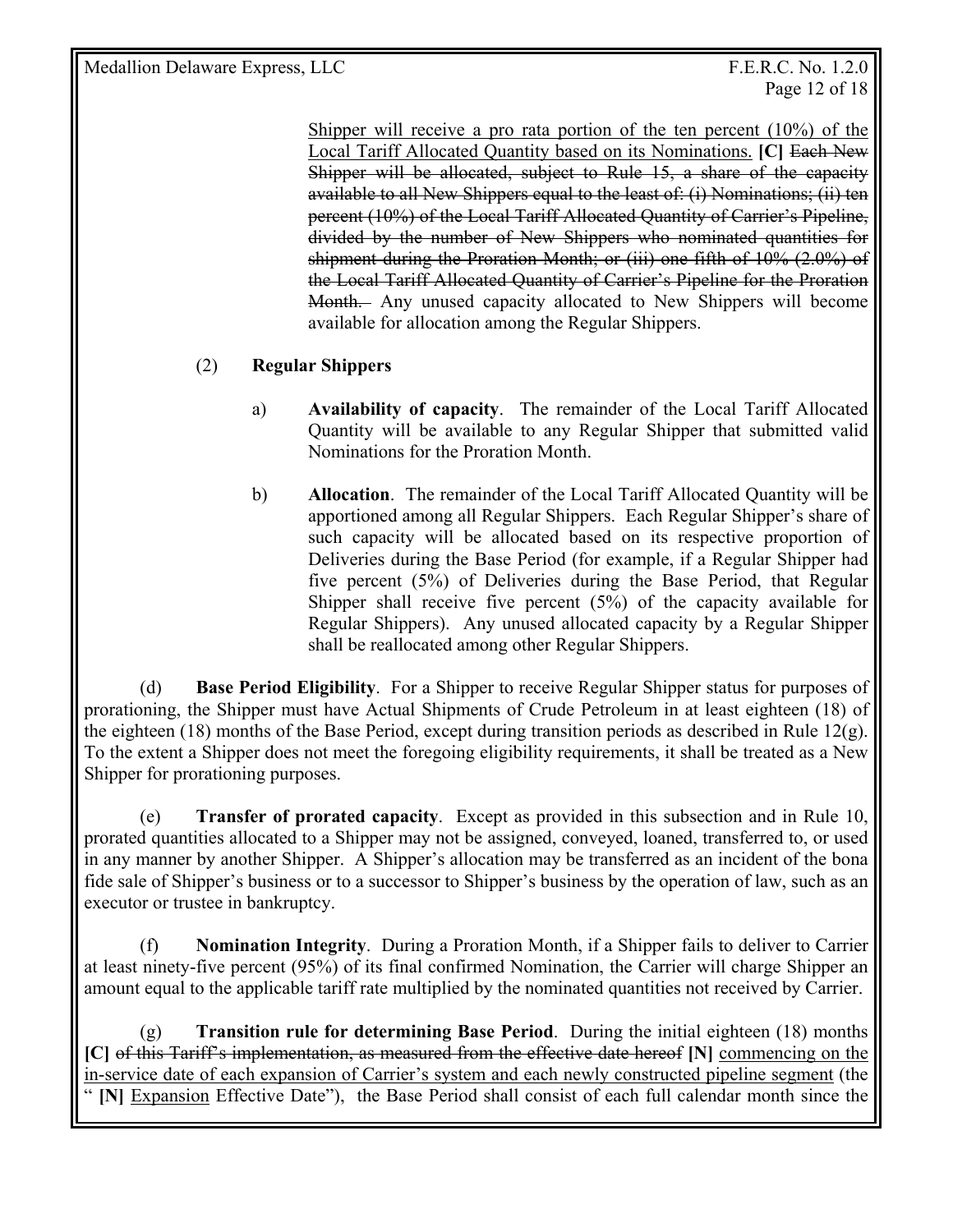**[N]** Expansion Effective Date, but prior to the Proration Month. For example, if the Proration Month were to occur in the seventh (7<sup>th</sup>) month from the [N] Expansion Effective Date, the Base Period would consist of the first six (6) months from the **[N]** Expansion Effective Date. In all other respects, Rule  $12(a)$ -(c) remains in effect during the initial eighteen (18) months of this Tariff's implementation. This transition rule shall have no effect on and after the nineteenth  $(19<sup>th</sup>)$  full calendar month from the [N] Expansion Effective Date.

## **TRANSPORTATION SERVICES AND RELATED REQUIREMENTS**

#### **RULE 13 – ORIGIN AND DESTINATION POINT FACILITIES REQUIRED**

Carrier only provides working tankage that is incidental and necessary to the transportation of Crude Petroleum, but does not provide or offer storage service, whether in transit or at the Origin **[W]** Point Points or the Destination **[W] Point Points.** Nominations for the transportation of Crude Petroleum will be accepted only when Shipper has provided, or arranged for access to, equipment and facilities capable of satisfactorily delivering to the Origin Point and receiving at the Destination Point the quantities tendered for transportation. Shipper will deliver to the Origin Point nominated quantities on a ratable basis over the course of a month. Carrier, where operations permit, may waive such ratable delivery requirement in its sole discretion.

No duty to transport shall arise until Shipper furnishes to Carrier documentation sufficient to demonstrate that Shipper has provided, or arranged for access to, the necessary equipment and facilities immediately upstream of the Origin Point and downstream of the Destination Point.

#### **RULE 14** – **IN-TRANSIT STORAGE**

Although Carrier does not provide or offer storage service, certain storage providers offer storage services at the In-Transit Points. Shipper may submit a Nomination, in accordance with Rule 8, requesting that its Crude Petroleum offered for transportation be stopped temporarily at an In-Transit Point(s) for storage, provided that: (i) such Nomination shall list the Origin Point, the In-Transit Point(s), and the ultimate Destination Point; (ii) the In-Transit Point(s) nominated by Shipper shall be along the transportation path between the Origin Point(s) and the ultimate Destination Point; (iii) the storage shall last no more than six (6) months; (iv) Shipper is solely responsible for arranging for storage services at the In-Transit Point(s), including entering into any required storage service agreement(s) with the affected storage provider(s); and (v) Crude Petroleum stopped at the In-Transit Point(s) shall be subject to the rates applicable to the transportation from the Origin Point to the ultimate Destination Point. To the extent practicable and permitted by operating conditions, Carrier may, at its sole discretion, accept such Nomination. Upon intermediate delivery of the Crude Petroleum to the In-Transit Point(s), the custody and possession of the Crude Petroleum shall transfer to Shipper, and Carrier shall not be liable for loss and/or damage to such Crude Petroleum while in storage.

Shipper may submit a Nomination, in accordance with Rule 8, requesting that Crude Petroleum placed in storage at the In-Transit Point(s) be withdrawn and Delivered to the ultimate Destination Point, at no additional charge, provided that: (i) such Nomination shall list the In-Transit Point(s) and the ultimate Destination Point previously listed on Shipper's Nomination to stop Crude Petroleum for in-transit storage; and (ii) Shipper shall make such Nomination for withdrawal and Delivery within six (6) months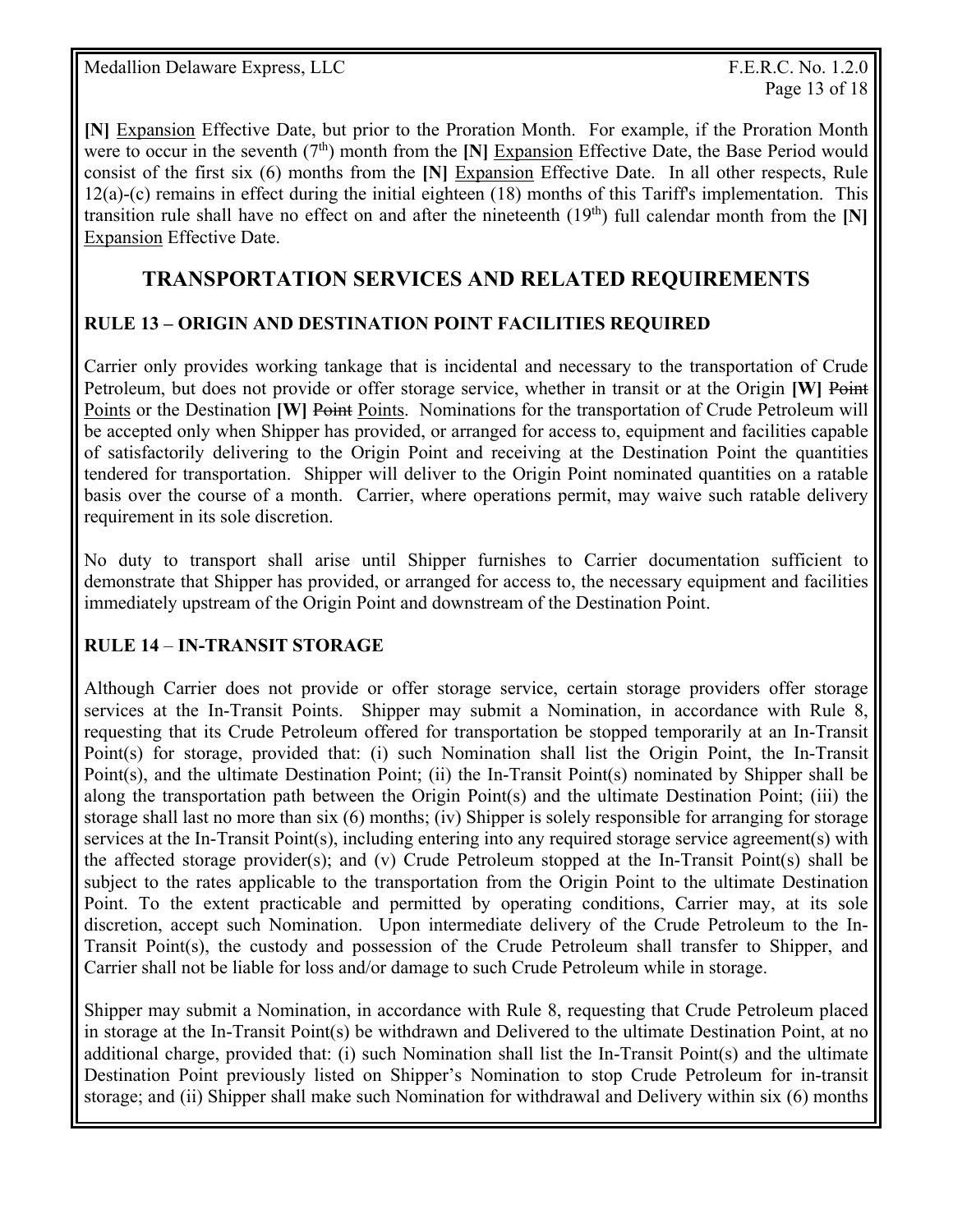from the date Crude Petroleum was intermediately delivered at the In-Transit Point(s) for storage. To the extent practicable and permitted by operating conditions, Carrier may, at its sole discretion, accept such Nomination. Upon withdrawal of the Crude Petroleum from the In-Transit Point(s), the custody and possession of the Crude Petroleum shall transfer to Carrier.

#### **RULE 15** *–* **PIPEAGE OR OTHER CONTRACTS**

Separate pipeage and other contracts may be required of a Shipper before any duty of transportation by Carrier shall arise. A pipeage contract may include additional charges for reimbursement for facilities necessary to Receive and/or Deliver Shipper's shipments.

#### **RULE 16 – LINE FILL AND WORKING STOCK REQUIREMENT**

Carrier will require each Shipper to supply a pro rata share of Crude Petroleum necessary for pipeline line fill and working stock (including tank bottoms) for efficient operation of the Carrier's Pipeline prior to Delivery. For the first three (3) months commencing on the **[C]** in-service date of an expansion of Carrier's system and each newly constructed pipeline segment **[N]** Expansion Effective Date, each Shipper's initial line fill obligation will be based on the Shipper's Nominations, in proportion to the aggregate Nominations. Thereafter, line fill requirements will be adjusted every three (3) months based on Actual Shipments, and New Shippers shall be assigned line fill requirements based on their Nominations. After any such adjustments, if the pro rata share of Crude Petroleum to be provided by a Shipper changes as a result of such reallocation, Shipper shall be required to provide within thirty (30) days at Shipper's Origin Point any increase in its line fill obligation or Carrier shall be required to redeliver any reduction in Shipper's line fill obligation within thirty (30) days to Shipper's Destination Point.

Except for the periodic adjustments in line fill requirements provided for above, Crude Petroleum provided by a Shipper for this purpose may be withdrawn from the pipeline only after shipments have ceased and if written notice to discontinue shipments in Carrier's Pipeline is received on or before the fifteenth  $(15<sup>th</sup>)$  day of the month preceding the last calendar month in which Shipper intends to ship. Such withdrawal shall be made by Carrier over a reasonable period, not to exceed twelve (12) months after such notice to discontinue shipments is received.

#### **RULE 17 – DELIVERY AND DEMURRAGE**

After any shipment has arrived at the Destination Point, Carrier may begin Delivery at its current rate of pumping. Since Carrier does not own or operate storage or tankage facilities for Shipper storage purposes, it is essential that Shipper or its Consignee promptly accept any shipment offered for Delivery. A demurrage charge of \$0.01 per Barrel shall accrue for each day on which any part of said shipment offered for Delivery is not promptly taken by Shipper or its Consignee.

In the event that Shipper or its Consignee fail to promptly accept any shipment offered for Delivery or any portion thereof, then Carrier shall also have the right to divert, reconsign, or make whatever arrangements for disposition of the subject Crude Petroleum that it deems appropriate to clear its pipeline facilities, including the right to sell the subject Crude Petroleum at private or public sale. Carrier may be a purchaser at any such sale. From the proceeds of any such sale, Carrier may pay itself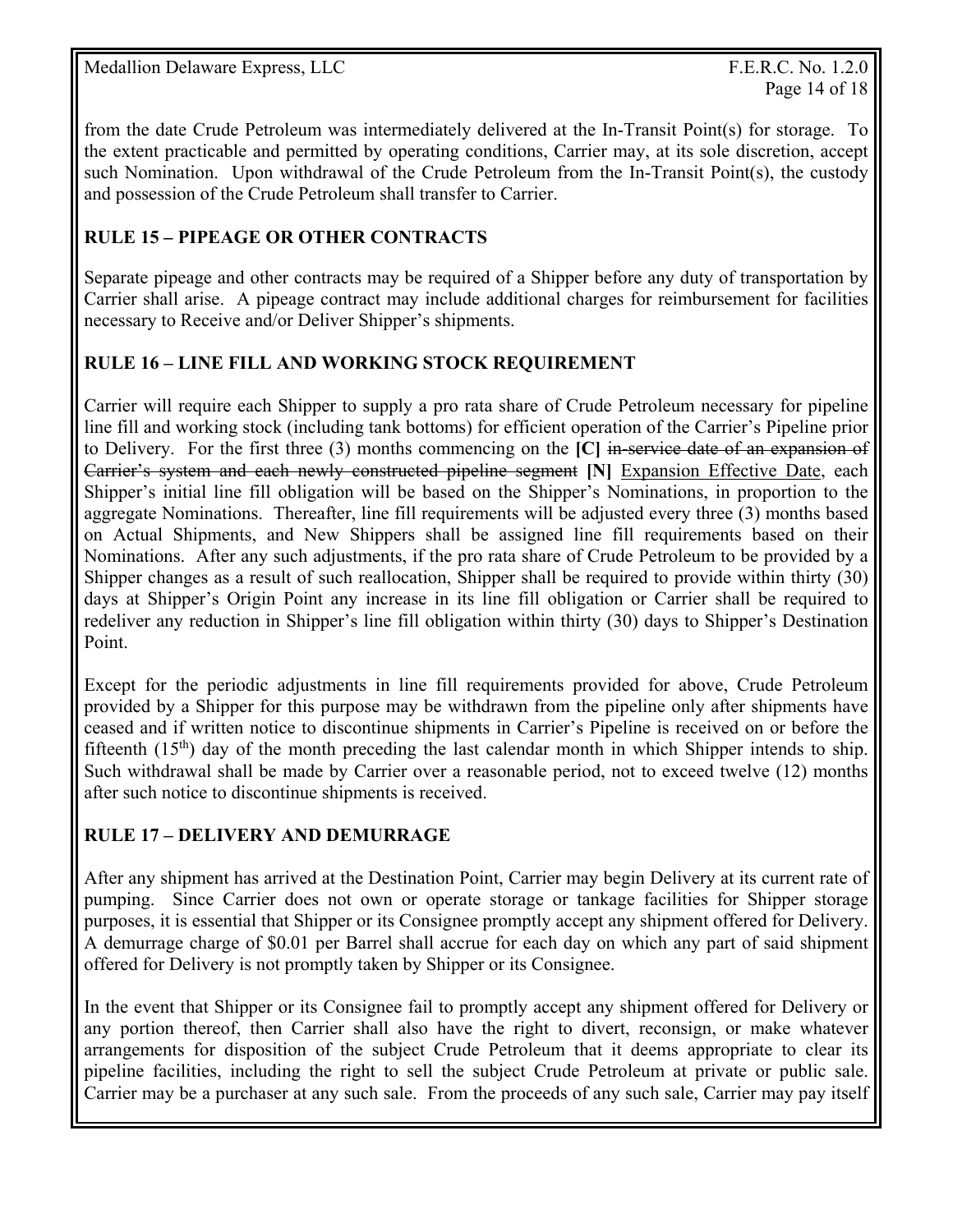all transportation and other charges and expenses in caring for and maintaining the subject Crude Petroleum and the costs of sale, and the balance shall be held for whomsoever may be lawfully entitled thereto.

#### **RULE 18 – EVIDENCE OF RECEIPTS AND DELIVERIES**

The Receipt and Delivery shall be evidenced, in each instance, by a statement showing the quantities Received or Delivered as the case may be, temperature, basic sediment, and water, and any other data essential to the determination of quantity.

#### **RULE 19 – RATES APPLICABLE**

Crude Petroleum accepted for transportation shall be subject to the rates in effect on the date of Receipt by Carrier, irrespective of the date of Tender.

#### **RULE 20 – PAYMENT OF TRANSPORTATION AND OTHER CHARGES**

Transportation and all other lawful charges will be collected on the basis of net quantity of Crude Petroleum Received at the Origin Point. Shipper shall be responsible for payment of transportation and all other charges applicable to the shipment, and at the discretion of Carrier, may be required to prepay such charges or furnish guaranty of payment to Carrier. Shipper shall be responsible for the payment of all royalties, overriding royalties, production payments, and other similar amounts due in respect of such Crude Petroleum. Carrier shall deliver an invoice to Shipper on or before the tenth  $(10<sup>th</sup>)$  business day of each month setting forth the amount due under the terms of the Tariff. Shipper shall pay on or before the later of the twentieth  $(20<sup>th</sup>)$  business day of the month or ten (10) business days following the date of receipt of an invoice from Carrier for the immediately preceding month, if applicable, the amount due as set forth on the invoice, except as disputed in good faith by Shipper, in which event Shipper shall only pay the undisputed portion of such amount in such invoice until such time as the dispute is resolved.

Carrier shall have a lien on all Crude Petroleum in its possession belonging to Shipper to secure the payment of all unpaid charges due by such Shipper, and may withhold such Crude Petroleum from Delivery until all of such unpaid charges shall have been paid. If any charge remains unpaid after the due date specified in Carrier's invoice, then such amount shall bear interest from the day after the date of the invoice until paid, calculated at an annual rate equivalent to one hundred and twenty five percent (125%) of the prime rate of interest, as of the date of Carrier's invoice, charged by the Citibank N.A. of New York, New York, for ninety (90) day loans made to substantial and responsible commercial borrowers or the maximum rate allowed by law, whichever is the lesser.

If said charges shall remain unpaid five (5) days after the time that may be fixed for Delivery as provided for below or, in the absence of unpaid charges, when there shall be failure to take the Crude Petroleum at the Destination Point as provided in these rules and regulations, Carrier may, by an agent, sell said Crude Petroleum at public auction for cash on any day not a Sunday or legal holiday, and not less than forty-eight (48) hours after publication of notice, in a daily newspaper, of the time and place of such sale and the quantity of Crude Petroleum to be sold. Carrier may be a bidder and purchaser at such sale. Out of the proceeds of said sale, Carrier may pay itself all transportation and any other lawful charges, expense of notice, advertisement, sale, and other necessary expense, and of caring for and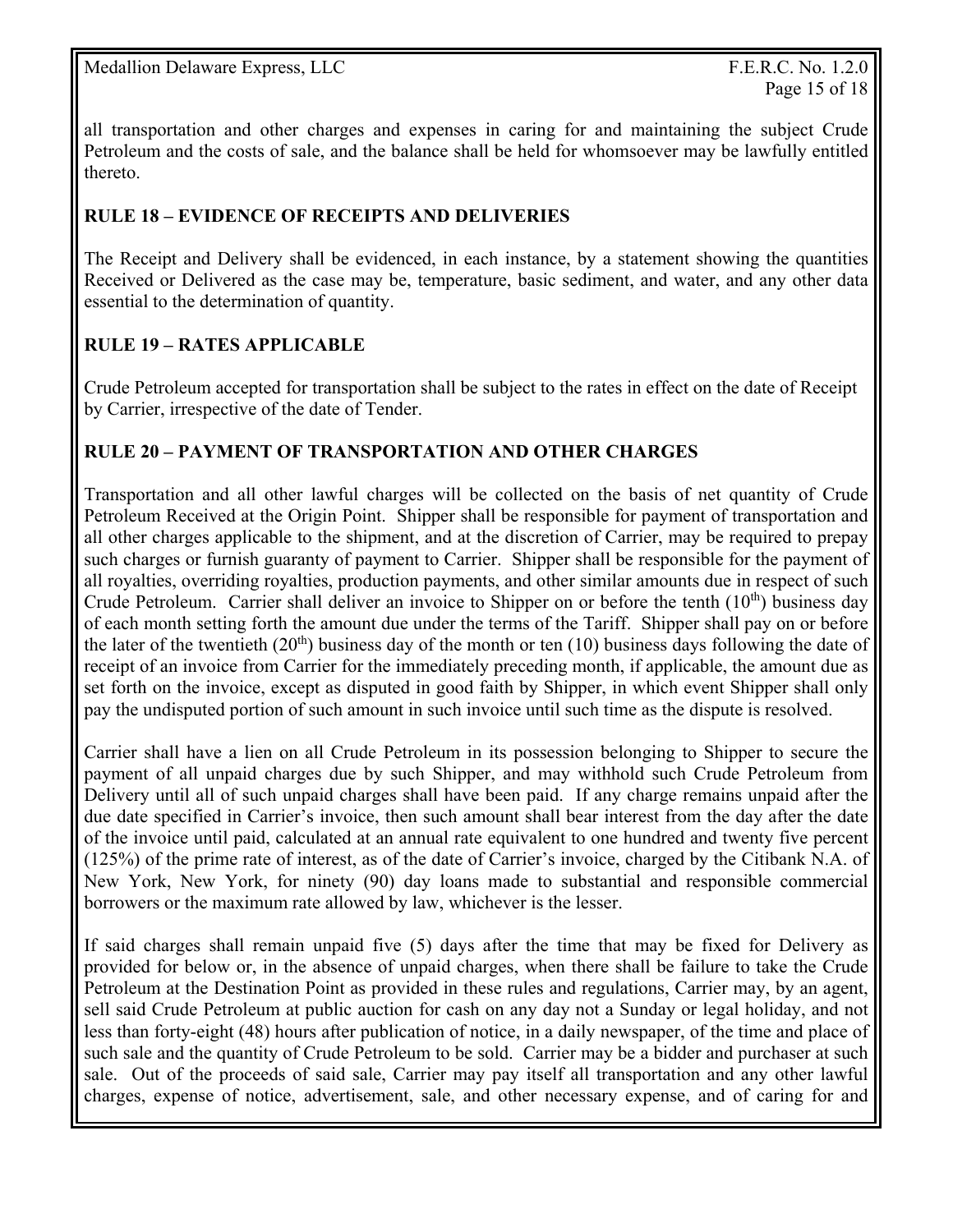maintaining the Crude Petroleum, and the net balance shall be held without interest for whomsoever may be lawfully entitled thereto; if the proceeds of said sale do not cover all expenses incurred by Carrier, Shipper and/or Consignee are liable to Carrier for any deficiency.

In addition to all other liens, statutory or otherwise, to which Carrier is entitled and unless the following grant is expressly prohibited by the terms of one or more security agreements or credit agreements creating prior, perfected security interests in the hereinafter-defined Collateral, Shipper hereby grants to Carrier a first priority, continuous, and continuing security interest in all of the following, whether now or hereafter existing or acquired, as collateral for the prompt and complete payment and performance of Shipper's Obligations (as defined below): (i) All Crude Petroleum accepted by Carrier for transportation, terminalling, or otherwise while in the possession of Carrier; (ii) all other property of Shipper now in the possession of and at any time and from time to time hereafter delivered to Carrier or its agents but only while in the possession of Carrier; and (iii) all of Shipper's pre-payments, deposits, balances, and credits with, and any of its claims against, Carrier, at any time existing. The property described or referred to in subsections (i) through (iii) above is collectively referred to as the "Collateral". This grant secures the following (collectively, the "Obligations"): (i) all antecedent, current and future transportation, terminalling, special, ancillary, and other lawful charges arising under or related to this Tariff or the contracts entered into in connection with this Tariff; (ii) the repayment of any amounts that Carrier may advance or spend for the maintenance, storage, or preservation of the Collateral; (iii) all amounts owed under any modifications, renewals or extensions of any of the foregoing obligations; and (iv) all other amounts now or in the future owed by Shipper to Carrier, whether or not of the same kind or class as the other obligations owed by Shipper to Carrier. Shipper authorizes Carrier to file such financing statements or other documents necessary to perfect and maintain the security interest herein granted.

#### **RULE 21– CHARGES FOR SPILL COMPENSATION ACTS AND REGULATIONS**

In addition to the transportation charges and all other charges accruing on Crude Petroleum accepted for transportation, a per Barrel charge will be assessed and collected in the amount of any tax, fee, or other charge levied against Carrier in connection with such a commodity, pursuant to any Federal, State, or local act or regulation which levies a tax, fee, or other charge on the Receipt, Delivery, transfer, or transportation of such commodities within their jurisdiction for the purpose of creating a fund for the prevention, containment, cleanup, and/or removal of spills and/or the reimbursement of persons sustaining loss therefrom. If such a tax, fee, or other charge is levied against Carrier, Carrier shall file with the **[W]** Federal Energy Regulatory Commission FERC to place into effect a per Barrel rate to recover such tax, fee, or other charge. Carrier shall be under no obligation to contest or protest on behalf of Shipper or its Consignee the legality of such tax, fee, levy or other charges.

# **LIABILITY AND CLAIMS**

#### **RULE 22 – DUTY OF CARRIER**

Carrier shall transport and Deliver the quantity of Crude Petroleum accepted for transportation (less the appropriate deductions), with reasonable diligence, considering the quantity of Crude Petroleum, the distance of transportation, the safety of operation, and other material factors.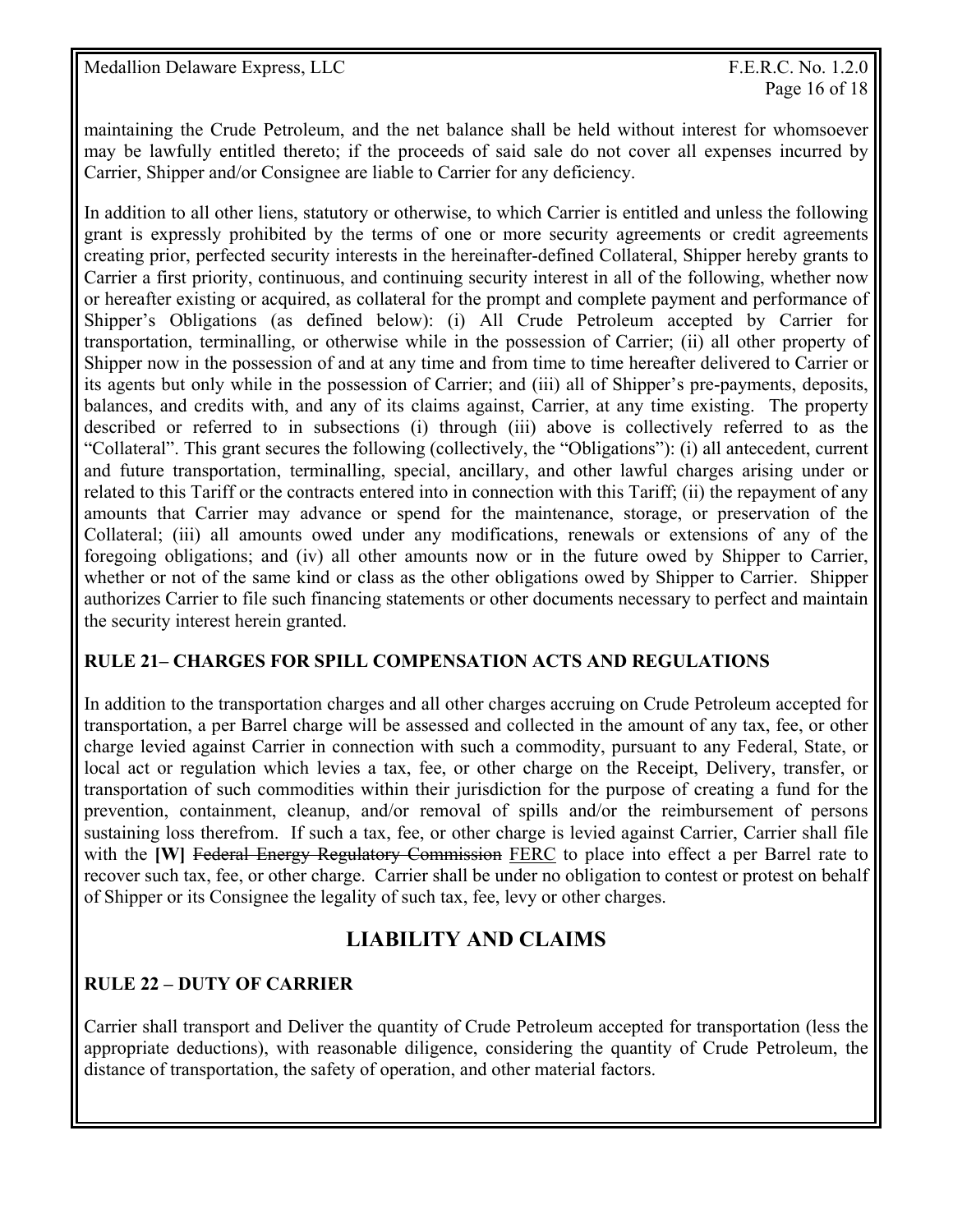#### **RULE 23 – LIABILITY OF CARRIER**

 (a) Except where caused by the gross negligence of Carrier, Carrier shall not be liable or responsible to any party for any delay, damage, or loss, whether to property or person, including fines or penalties, resulting from any cause while Carrier is in possession or control of such Shipper's Crude Petroleum, including the breakdown of the facilities of Carrier's Pipeline.

 (b) If damage or loss to Crude Petroleum results from any cause other than the gross negligence of Carrier while Carrier is in possession or control of such Crude Petroleum, then Carrier may apportion the cost of such damage or loss on a pro rata basis among all Shippers. Each Shipper's share of such cost shall be determined by Carrier based on the proportion of the quantity of Shipper's Crude Petroleum in the possession of Carrier on the date of such loss to the total quantity of Crude Petroleum in the possession of Carrier on the date of such loss. Carrier shall be obligated to deliver only that portion of the Crude Petroleum remaining after such deduction.

 (c) NOTWITHSTANDING ANYTHING TO THE CONTRARY IN THIS TARIFF, IN NO EVENT SHALL CARRIER BE LIABLE OR RESPONSIBLE TO ANY SHIPPER, ITS AFFILIATES, SUCCESSORS IN INTEREST, BENEFICIARIES OR ASSIGNEES, FOR ANY CONSEQUENTIAL, INCIDENTAL, INDIRECT, SPECIAL, OR PUNITIVE DAMAGES, OR FOR LOSS OF PROFITS OR REVENUES, THAT ARISE IN RELATION TO THE TRANSPORTATION OF CRUDE PETROLEUM UNDER THIS TARIFF, REGARDLESS OF WHETHER SUCH CLAIM ARISES UNDER OR RESULTS FROM CONTRACT, TORT, OR STRICT LIABILITY.

#### **RULE 24 – LIABILITY OF SHIPPER**

To the fullest extent permitted by applicable law, Shipper shall indemnify, defend, and hold Carrier harmless from any and all personal injuries, property damage (including full or partial loss of use of property), damages, claims, suits, costs, and recoveries, fines, penalties, and expenses (including reasonable attorneys' fees and expenses) of any kind or character arising from, or related to, negligent or willful acts, breaches of warranties and representations, or omissions on the part of Shipper or its Consignee, its officers, employees, agents, or contractors with respect to any Crude Petroleum tendered by Shipper and transported by Carrier pursuant to this Tariff. In the event of any suit or action brought against Carrier for any of the foregoing, Shipper shall appear and defend against any such suit or action and pay any judgment that may be obtained against Carrier. Where personal injury, death, or physical loss of or physical damage to property is the result of the joint negligence or misconduct of both Carrier and Shipper, both parties shall indemnify each other in proportion to their respective share of such joint negligence or misconduct.

#### **RULE 25 – CLAIMS, TIME FOR FILING**

Claims for any delay, damage to, or loss of Crude Petroleum ("Claims") must be made in writing to Carrier within nine (9) months after Delivery or, in the case of failure to make Delivery, then within nine (9) months after a reasonable time for Delivery has elapsed. Suits shall be instituted against Carrier only within two (2) years and one (1) day from the date when notice in writing is given by Carrier to the claimant that Carrier has disallowed the Claim or any part or parts thereof specified in the notice. The exclusive venue for any suit, action, or proceeding brought in connection with a Claim or arising out of